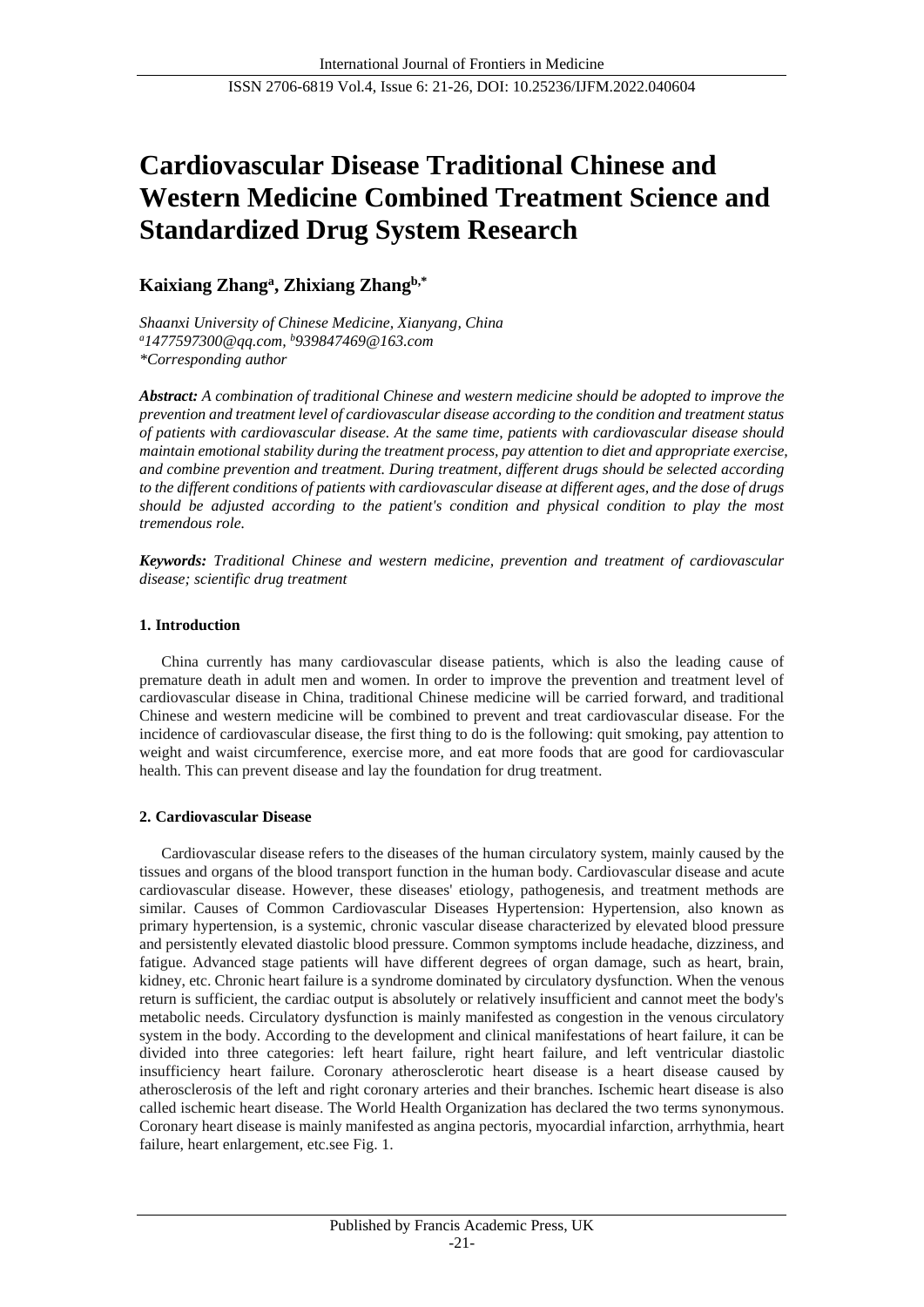

*Figure 1: Cardiovascular disease types diagram*

#### **3. Cardiovascular Risk Factors**

Everyone has more or less risk factors that may induce atherosclerosis, including those that can be prevented or modified, those that can be treated or controlled, or those that cannot be avoided. However, some specific risk factors also increase the risk. These factors include smoking, lack of exercise, obesity, unhealthy diet, high salt intake, and excessive alcohol consumption. Hypertension, hypercholesterolemia, hypertriglyceridemia, diabetes, kidney disease, etc., are risk factors that can be treated or partially treated. Fixed risk factors include significant family history. Women under 55 whose father or brother, mother, or sister had a heart attack or stroke before age 65 were at high risk. Male group: Male, with severe baldness on the top of the head. Women in early menopause: Women who enter menopause before age 46 are twice as likely to suffer from heart disease and stroke as other women, according to a U.S. study. Age: The older you are, the higher your chances of developing atherosclerosis. If one or more risk factors are present, lifestyle enhancement is required to prevent cardiovascular disease.

## **4. Discussion on the Prevention and Treatment of Cardiovascular Diseases Combined with Traditional Chinese and Western Medicine**

#### *4.1 Discussion on the Prevention and Treatment Thought of Western Medicine*

Atherosclerosis is one of the most common cardiovascular diseases. Atherosclerosis is a relatively tricky disease to treat, mainly manifested as stable angina pectoris, unstable angina pectoris, myocardial infarction, etc. Current studies have shown that endothelial cells are subject to multiple potential damages, such as cytokine release and CRP-reactive protein (C-reactive protein). Too high a concentration of CRP can affect the properties of endothelial cells, thereby causing tissue damage. The effects of CRP on the inflammatory response mainly include activating the complement system,

enhancing the indirect destruction of endothelial cells by T cells, promoting the production of adhesion molecules between endothelial cells, stimulating macrophages to produce tissue factors, and enhancing the phagocytic ability of macrophages.se[e Fig. 2.](#page-3-0)

Western medicine is effective in symptomatic treatment but cannot fundamentally control the cause. Therefore, it is an effective method to cooperate with Traditional Chinese medicine in the treatment process of patients.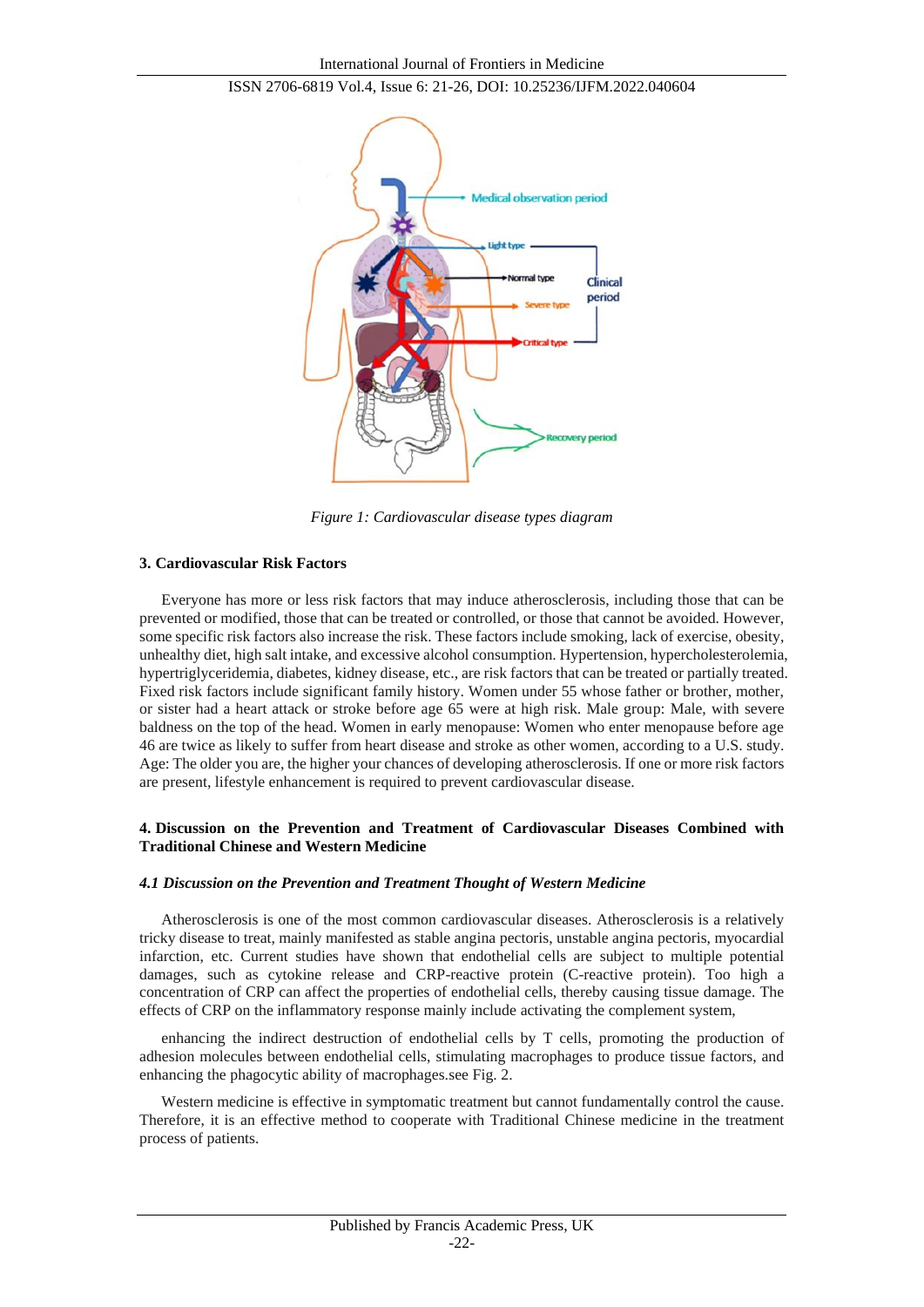

*Figure 2: Cardiovascular disease Traditional Chinese medicine prevention and treatment*

#### *4.2 Cardiovascular Disease hs-CRP Research*

In recent years, many studies have found that hs-CRP is an independent and effective indicator for predicting the risk of cardiovascular disease in healthy people. Studies have shown that the higher the serum hs-CRP level, the greater the possibility of myocardial infarction and stroke in the future. In addition, scholars believe that the hs-CRP level is positively correlated with cardiovascular disease, not accompanied by other diseases and bad habits. The literature has confirmed that hs-CRP has essential value in cardiovascular disease. Using hsCRP sensitivity to evaluate high-risk groups can provide better prevention and treatment information for this article. Therefore, Hs-CRP is optional in the health care system but not the most commonly used.

## *4.3 Research on the Prevention and Treatment of Cardiovascular Disease Traditional Chinese Medicine*

Traditional Chinese medicine believes that the dysfunction of the zang-fu organs causes the qi, blood, and body fluids to run poorly. If the spleen and stomach function declines, the grains of water and grains will become turbid lipids and enter the blood, increasing blood lipids. Blood is transmitted to all parts of the body through the blood. When the organs are dysfunctional, the normal flow of blood will be affected, resulting in poor blood circulation. Due to the mutual accumulation of phlegm and blood stasis will lead to atherosclerosis, which can lead to stroke, chest pain, heartache, dementia, and other diseases. Therefore, in Traditional Chinese medicine, drugs that promote blood circulation and remove blood stasis, expectorate phlegm and lower lipids, and invigorate qi and promote blood can be selected. Among them, Panax notoginseng has a higher usage rate and has the functions of dispersing blood stasis and hemostasis, reducing swelling and relieving pain, and has a mild medicinal property. Studies have found that the active ingredients of Panax notoginseng can significantly increase the levels of vascular endothelial relaxation factor (NO) and SOD, reduce the activity of endothelin (ET) and plasma lipid peroxide (LPO) and antagonize platelet adhesion, aggregation, thrombosis, and protection. Arterial wall, dilation of blood vessels, etc. Adding a variety of drugs to the formula has the effect of promoting blood circulation and removing blood stasis. Traditional Chinese medicine focuses on syndrome differentiation, formulates individualized treatment plans according to the actual situation of patients, and adopts targeted treatment to improve the curative effect. If western medicine and Chinese patent medicine are combined, the effect will be better.

#### *4.4 Usage Characteristics of Commonly Used Cardiovascular Drugs*

Cardiovascular commonly used drugs should be strictly selected for indications due to their more complex components than unilateral ones. Improper storage of commonly used cardiovascular drugs will affect the quality of the product. The light must be checked before use. If there is turbidity, precipitation, discoloration, air leakage, etc., it is prohibited to use. Medical personnel should use the dosage strictly in accordance with the instructions and should not use excessive or high concentrations; children and the elderly should reduce the dosage according to their age and physical condition; it should be at room temperature before dilution, and it should be used immediately. In addition, special groups, such as the elderly, children, people with abnormal liver and kidney function, and the first use of common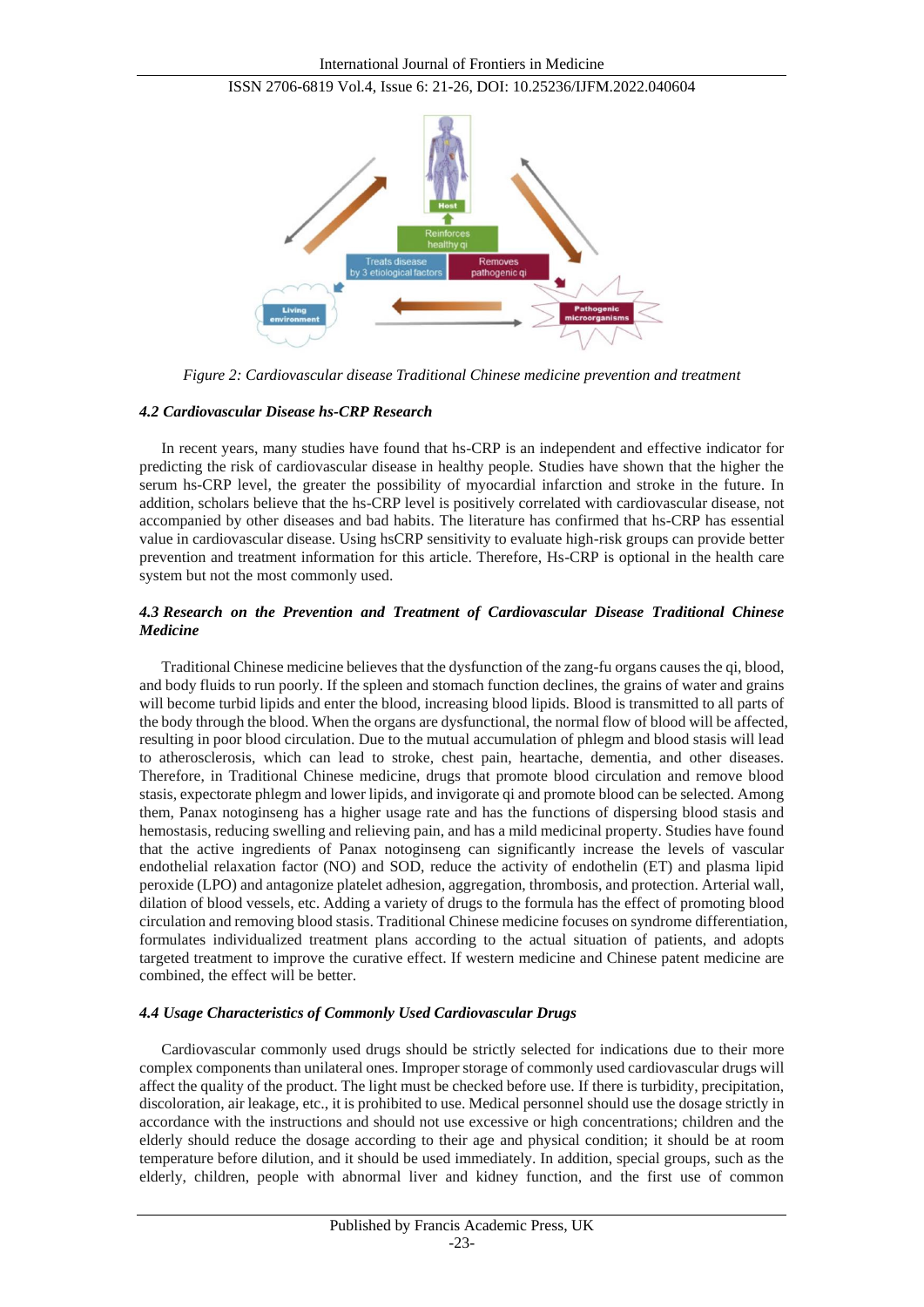cardiovascular drugs should be used with caution and strengthened monitoring.

#### **5. Cardiovascular Drug Classification And Application Research**

The first four classes of drugs are mainly beta-blockers, calcium channel blockers, angiotensin-converting enzyme inhibitors, diuretics, nitrates, and angiotensin receptor antagonists.

#### *5.1 Beta-Blockers*

β-blockers can selectively bind to β-adrenergic receptors and antagonize the agonistic effects of catecholamines and neurotransmitters on β-receptors. Adrenergic receptors are mainly distributed on the receptor cell membranes innervated by postganglionic fibers, and their receptors are divided into three categories: β receptors, β Z receptors, and receptors. Alpha-blockers have therapeutic effects on hypertension, coronary heart disease, heart failure, arrhythmia, hypertrophic cardiomyopathy, and left atrioventricular valve prolapse. Combined with sodium nitroprusside can be used for the treatment of aortic dissection. Currently, commonly used receptor blockers are metoprolol, color, and atenolol.se[e Fig.](#page-3-0)  [3.](#page-3-0)



<span id="page-3-0"></span>*Figure 3: Discussion on the prevention and treatment of cardiovascular diseases combined with traditional Chinese and western medicine*

#### *5.2 Calcium Channel Blockers*

Calcium channel blockers, also known as calcium antagonists, block the calcium ion channels on the membrane of myocardial and vascular smooth muscle cells, inhibit the inflow of extracellular calcium ions, and reduce intracellular calcium ions, thereby causing cardiovascular and other tissues and organs. Change—clinical application: Angina pectoris, diltiazem, and verapamil's representative drugs. Nifedipine and nitrendipine are antihypertensive drugs. For arrhythmia, non-dihydropyridine calcium antagonists (such as verapamil) are mainly used, and verapamil is currently the first choice for the treatment of paroxysmal supraventricular tachycardia.

#### *5.3 Angiotensin-Converting Enzyme Inhibitors*

ACEI can inhibit the activity of an angiotensin-converting enzyme, which catalyzes angiotensin to produce angiotensin B, which has potent vasoconstrictor and adrenal cortical aldosterone-releasing activity. ACEI can inhibit the synthesis of angiotensin B, thereby controlling hypertension. ACEI has a therapeutic effect on hypertension, heart failure, myocardial infarction, and glomerular disease. Commonly used drugs are enalapril and captopril.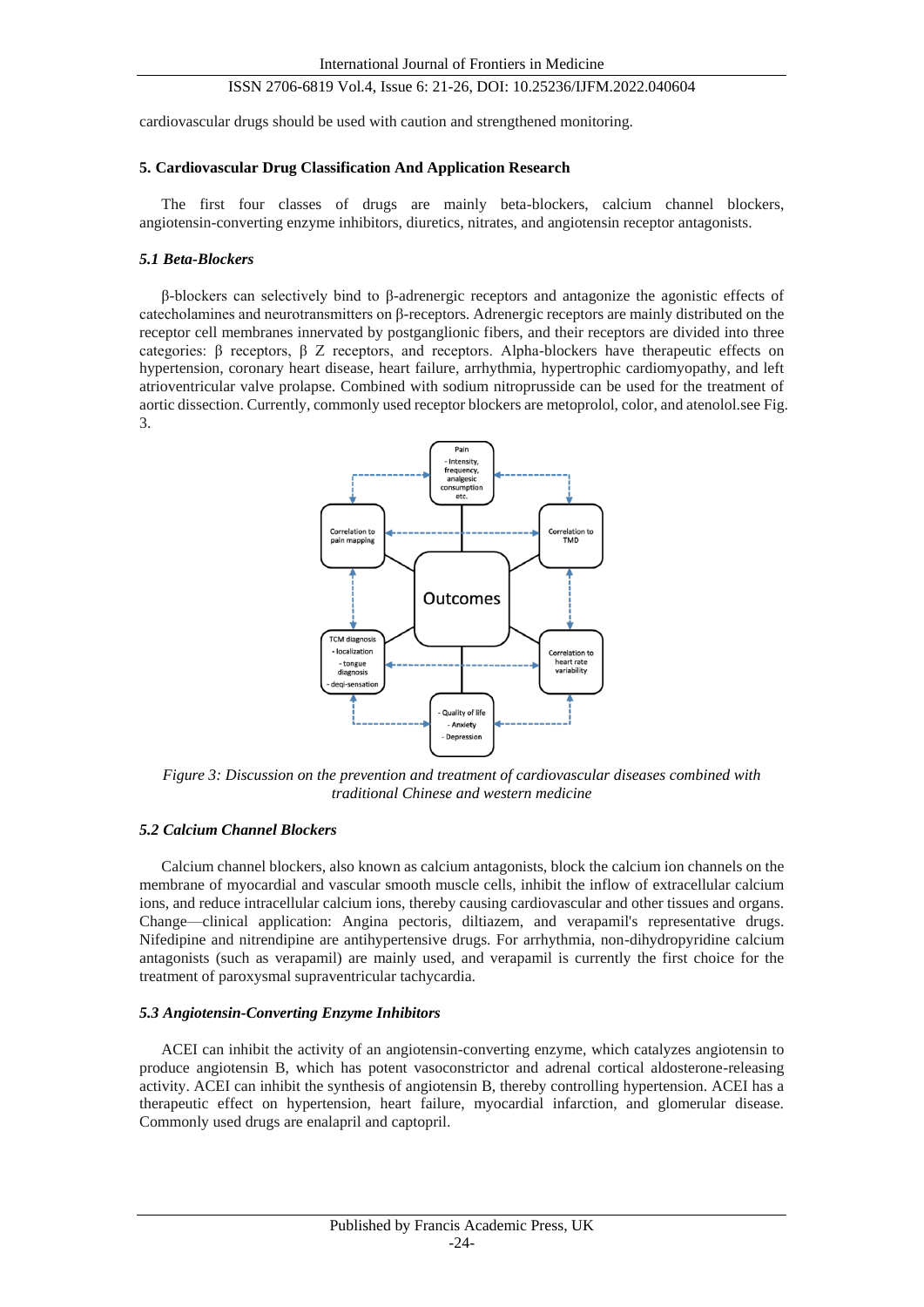#### *5.4 Diuretics*

The prominent role of diuretics is to promote the excretion of electrolytes (sodium ions) and water in the body, thereby increasing urine output and lowering blood pressure. The antihypertensive effect of the drug is milder and lasts longer. Suitable for patients with mild and moderate hypertension.

#### **6. Scientific and Standardized Traditional Chinese and Western Medicine Combined Drug System Research**

The cardiovascular disease belongs to the categories of "chest pain," "heart pain," and "true pain" in Traditional Chinese medicine, and it belongs to the evidence of the virtual and the real. There are a wide variety of medicines, the price difference is significant, and the competition is fierce. In the cardiovascular disease drug market, Chinese patent medicines are mainly divided into oral and injection, of which oral preparations account for more than 85%, mainly tablet and capsule preparations; from the data analysis results, currently commonly used drugs due to high costs, The price of injections is still number one. Choosing a drug with a reasonable price and an exact curative effect from a large number of drugs has become a vital issue in-hospital treatment, and it is also an essential link for clinicians to use drugs and reflect the economic drug-efficiency ratio rationally. On the one hand, the choice of moderately priced oral preparations can better reflect the drug economy; on the other hand, the choice of conventional tablet and capsule dosage forms is also the primary angle to reflect the drug economy. In-depth analysis and comparison will be further conducted in future research. Many cardiovascular patients need long-term medication, and nursing staff should be patient and meticulous in drug knowledge education, especially the correct use, preservation, and observation of drugs. According to the characteristics of the patient, the image, repeated and repeated educational methods are used to help the patient's memory, especially the medicines with different shapes or colors so that the patient can distinguish; for the discharged patients, they can supervise and guide the patients by telephone or door-to-door to ensure the safe medication of the patients. While educating patients, it is necessary to strengthen medication knowledge education for the patient's family members, especially the family members who live with the patient, so that they can learn to properly take care of the patient's medication, strengthen cooperation and supervision, and prevent accidents due to improper medication.

Patients with cardiovascular disease often suffer from a variety of chronic diseases and need to take multiple drugs simultaneously. The drug regimen is complex, and the function of various organs is reduced, resulting in changes in pharmacokinetics and pharmacodynamics and an increase in the incidence of adverse drug reactions. Because most patients are elderly, their hearing, vision, memory, and comprehension have decreased to varying degrees, self-medication is common, and treatment compliance is poor—even life-threatening in severe cases. Clinical nursing should do an excellent pre-medication evaluation to improve medication safety. Cardiovascular disease has become one of the most severe diseases in today's society, and drug therapy has become an essential means to improve patients' quality of life. However, in the process of clinical nursing, it was found that there are many unsafe factors in the medication process of the patient. Through a comprehensive assessment of the patient before medication and corresponding guidance, measures were taken according to the assessment results, and the patient and his family were delighted with the medication guide. Patients can cooperate reasonably with treatment and nursing during hospitalization and safely take medicines according to doctor's orders after discharge.

#### **7. Conclusion**

The combination of traditional Chinese and western medicine plays an essential role in cardiovascular disease rehabilitation and prevention of recurrence. As with interventional therapy for myocardial infarction, one in four patients after surgery will not be able to restore blood flow to the heart muscle. This situation can be reduced by half if the scientific and standardized medication combined with traditional Chinese and western medicine is used during the operation. Western medicine has an excellent therapeutic effect on premature beats, atrial fibrillation, and arrhythmia, but 5% of patients will have adverse reactions.